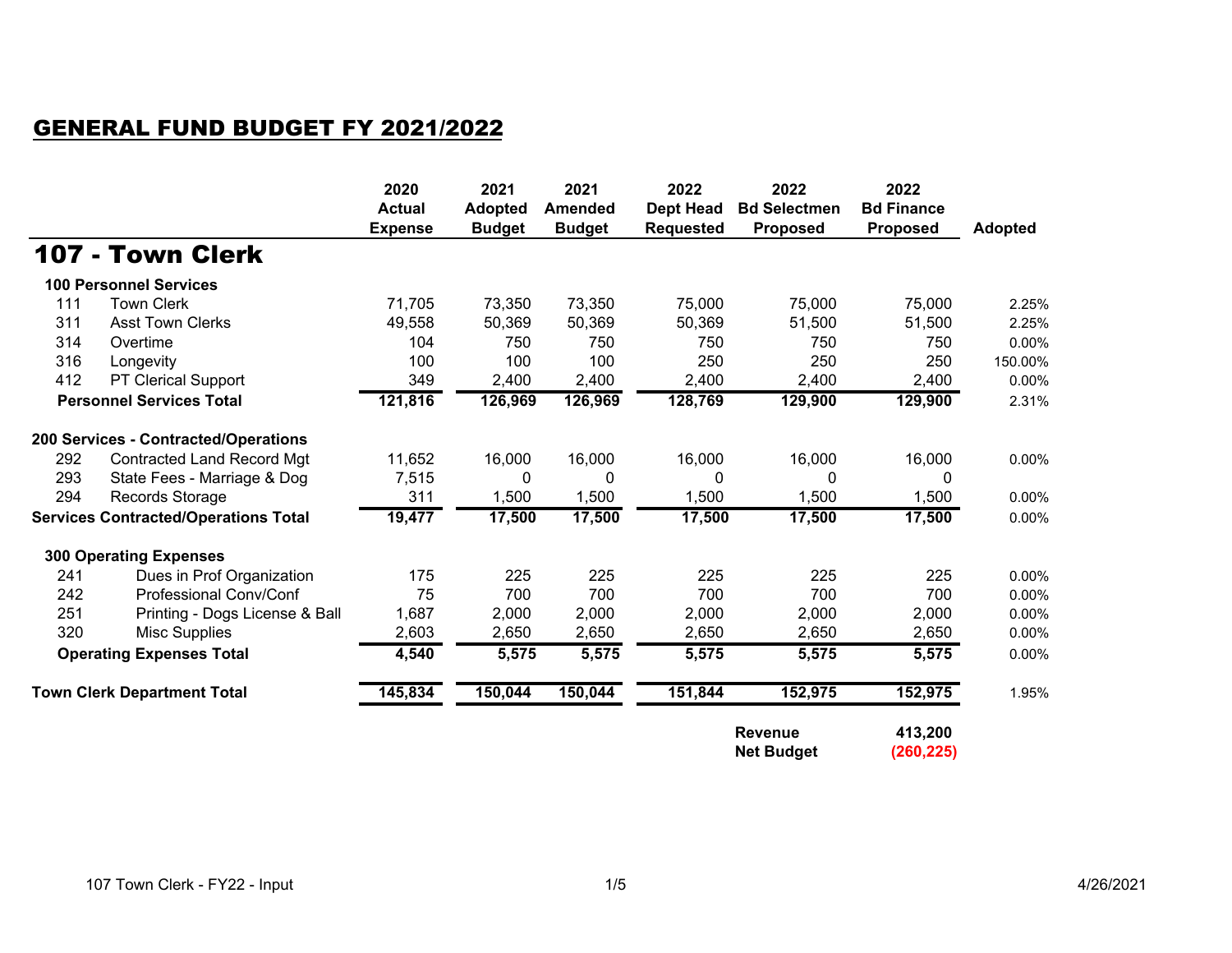## Town of East Lyme

## **Department - Town Clerk Dept No. 107**

| <b>Department - Town Clerk</b>  |                                      |                        | 26-Apr-21                                                                                                                                                                                                                                                                              |
|---------------------------------|--------------------------------------|------------------------|----------------------------------------------------------------------------------------------------------------------------------------------------------------------------------------------------------------------------------------------------------------------------------------|
| Acct.                           | <b>Account</b><br><b>Description</b> | 21/22<br><b>Budget</b> | <b>Supporting Description of Activity</b>                                                                                                                                                                                                                                              |
|                                 | <b>100 Personnel Services</b>        |                        |                                                                                                                                                                                                                                                                                        |
| 111                             | <b>Town Clerk</b>                    | 75,000                 | Elected Official (Salary) 2.25% COLA approved by BoS 1/20/21                                                                                                                                                                                                                           |
| 311                             | <b>Asst Town Clerk</b>               | 51,500                 | Assistant Town Clerk (\$25.83 x 37.5 hours per week). BoS updated UPSEU contract one year<br>exension 2.25% COLA new hourly rate \$26.41.                                                                                                                                              |
| 314                             | Overtime                             | 750                    | Necessary at various times of the year, but especially on Referendum/Elections days. This is a two<br>person office, so if the Clerk is out of the office then the Assistant Town Clerk must work through<br>lunch and at times stay late to finish up her work, or assist a customer. |
| 316                             | Longevity                            | 250                    | The Assistant Town Clerk is eligible due to 10 years of service, pursuant to the Union Contract.                                                                                                                                                                                       |
| 412                             | <b>PT Clerical Support</b>           | 2,400                  | This line item was added 2018/2019 FY when a position was eliminated from the Town Clerk's<br>Office Budget.                                                                                                                                                                           |
| <b>Personnel Services Total</b> |                                      | 129,900                |                                                                                                                                                                                                                                                                                        |

## **200 Services - Contracted Operations**

| 292 | Land Record<br>Management            | 16,000 | This is contracted records management with Avenu, our land records company. This number is<br>based on a flat fee (\$5.10) for every document recorded on our land records. |
|-----|--------------------------------------|--------|-----------------------------------------------------------------------------------------------------------------------------------------------------------------------------|
| 293 | <b>State Fees-</b><br>Marriage & Dog |        | This line item was elimited FY 21                                                                                                                                           |

FY 2021/2022

**Budget Input**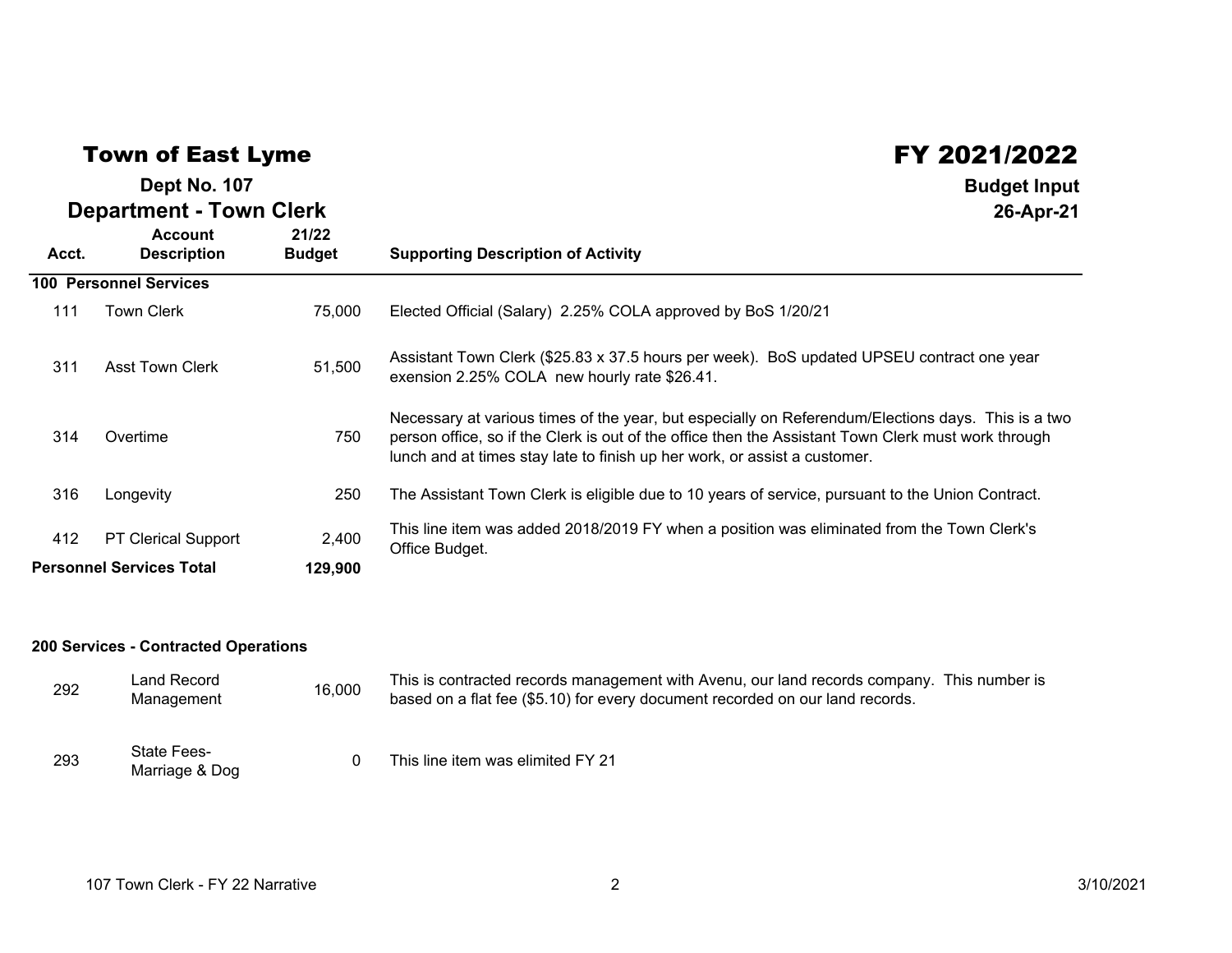| Acct.                   | <b>Account</b><br><b>Description</b>         | 21/22<br><b>Budget</b> | <b>Supporting Description of Activity</b>                                                                                                                                                                          |
|-------------------------|----------------------------------------------|------------------------|--------------------------------------------------------------------------------------------------------------------------------------------------------------------------------------------------------------------|
| 294                     | Records Storage                              | 1,500                  | Film storage charge for our land records and vital statistics (Avenu and Adkins)                                                                                                                                   |
|                         | <b>Contract Operating Total</b><br>17,500    |                        |                                                                                                                                                                                                                    |
|                         | <b>300 Operating Expenses</b>                |                        |                                                                                                                                                                                                                    |
| 241                     | Dues in Professional<br>Organization         | 225                    | Connecticut Town Clerk's Association (\$150.00) and New London County Town Clerk's Association<br>(\$75.00)                                                                                                        |
| 242                     | Professional<br>Conventions/Cont             | 700                    | Conferences (Fall and Spring) and Classes offered from CT Town Clerk's Association.                                                                                                                                |
| 242                     | Printing - Dogs<br>License & Ballots         | 2,000                  | Annual Printing of Dog Licenses and Dog License Post Cards. We print these, but we need special<br>paper for both. This also includes the dog license tags, and absentee ballots for Elections and<br>Referendums. |
| 320                     | Miscellaneous<br><b>Supplies</b>             | 2,650                  | General supplies for the running of the office.                                                                                                                                                                    |
|                         | <b>Professional/Technical Total</b><br>5,575 |                        |                                                                                                                                                                                                                    |
| <b>Town Clerk Total</b> |                                              | 152,975                |                                                                                                                                                                                                                    |
|                         | Conveyance Tax                               | 275,000                | 01-05-500-505                                                                                                                                                                                                      |
|                         | <b>Town Clerk Fees</b>                       | 138,000                | 01-05-500-507                                                                                                                                                                                                      |
|                         | Town Clerk F & G                             | 200                    | 01-05-500-519                                                                                                                                                                                                      |
|                         |                                              | 413,200                |                                                                                                                                                                                                                    |